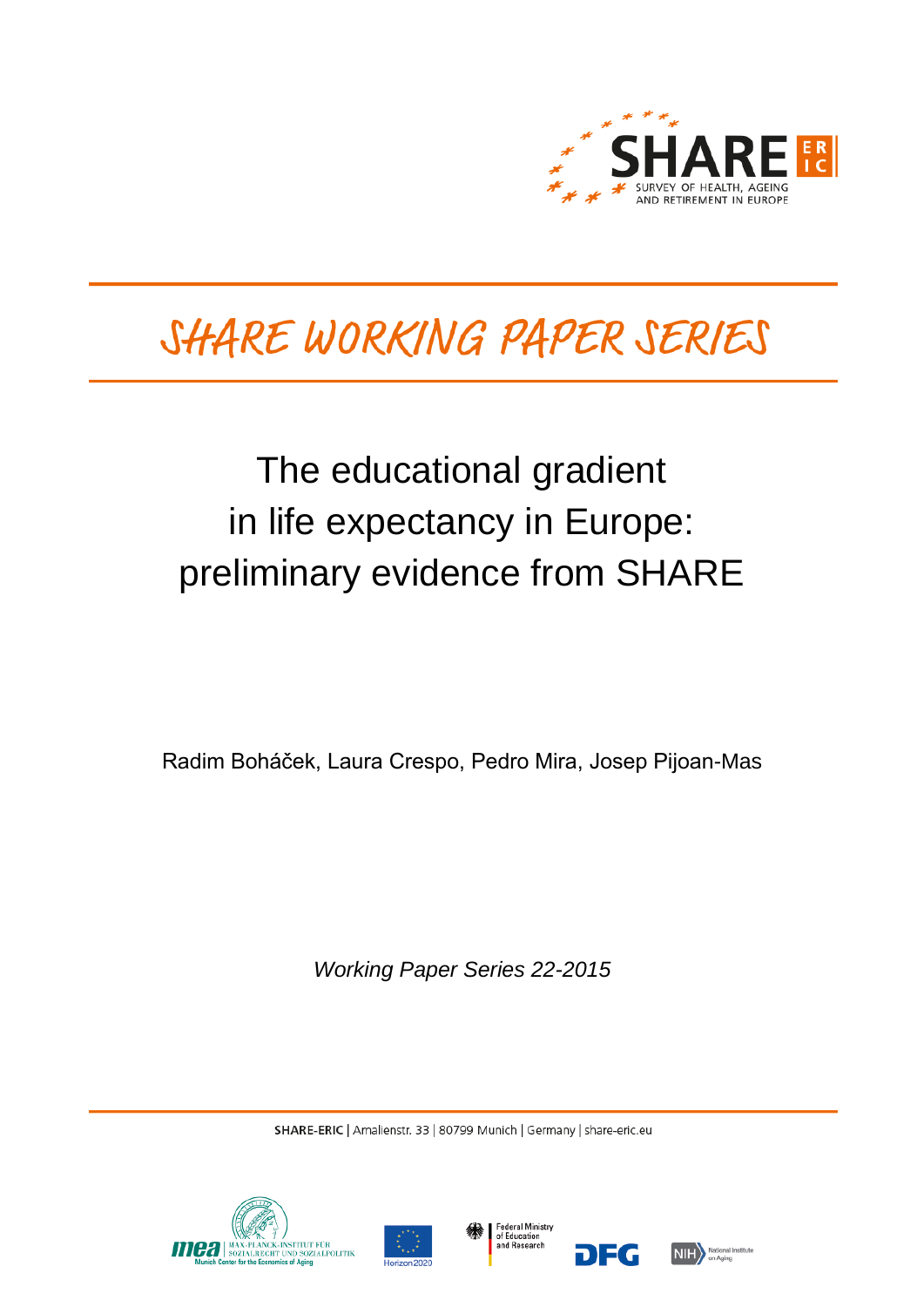## The Educational Gradient in Life Expectancy in Europe: Preliminary Evidence from SHARE<sup>∗</sup>

Radim Boháček CERGE-EI

Laura Crespo Bank of Spain Pedro Mira CEMFI

Josep Pijoan-Mas CEMFI and CEPR

May 19, 2015

#### 1 Introduction

Economic inequality manifests itself very prominently in inequality of health outcomes in general, and inequality of lifespans in particular.<sup>1</sup> In this paper we measure the mortality gradient of education in several SHARE countries. In particular, we compute survival functions from age 50 for men and women distinguishing between high and low educated individuals. We complement the study by computing the associated differences in life expectancies by education, and we compare the results to the ones obtained with ELSA for England.

We focus on education for several reasons. First, it is arguably the best approximation to lifetime income and the only measure of socio-economic status that does not change over the life cycle. Second, it has been shown (at least in the US) that it is the measure of

<sup>∗</sup>ELSA data were made available through the UK Data Archive. ELSA was developed by a team of researchers based at the NatCen Social Research, University College London and the Institute for Fiscal Studies. The data were collected by NatCen Social Research. The funding is provided by the National Institute of Aging in the United States, and a consortium of UK government departments co-ordinated by the Office for National Statistics. The developers and funders of ELSA and the Archive do not bear any responsibility for the analyses or interpretations presented here.

<sup>&</sup>lt;sup>1</sup>Kitagawa and Hauser (1973) were among the first to show that mortality rates in 1960 in the United States were inversely related to education and income.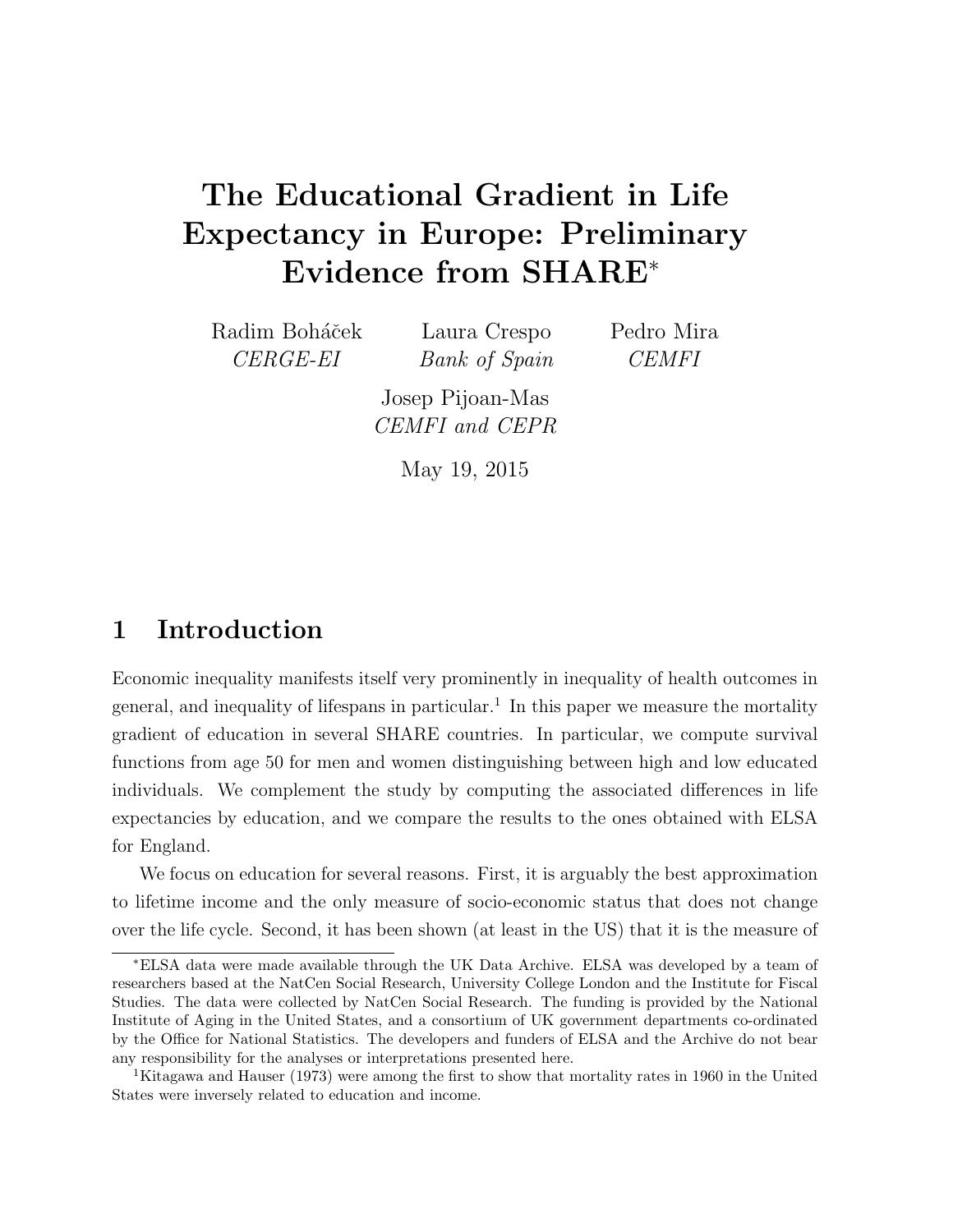socio-economic status that really matters for mortality.<sup>2</sup> Third, it is arguably the measure of socioeconomic status with lowest measurement error and the most widely available one.

We have relatively good measures of the education gradient in the US thanks to the death certificates, but also because of good survey data. In particular, the National Longitudinal Mortality Study (NLMS) tracks mortality of individuals observed in the Current Population Survey or the Census in the late 70's and early 80's. For more recent measures, the long panel dimension of the Health and Retirement Study (HRS) has also proved useful. Overall, the results show large life expectancy gaps at different ages between college educated and non college educated individuals.

There are however fewer studies for European countries because of data limitations. First, the death registers are less useful in Europe because they do not record data on education. A few studies have linked the death registers with census data to obtain education and sex-specific death rates in the 1980'a and 1990's (see Avendano, Kok, Glymour, Berkman, Kawachi, Kunst, and Mackenbach (2011) and Mackenbach, Stirbu, Roskam, Schaap, Menvielle, Leinsalu, and Kunst (2008)). This is possibly the best information we have today about the education gradient of mortality in Europe. However, samples are not always nationally representative and the resulting data are not homogenized across countries, which makes cross-country comparisons more problematic. Regarding survey data, only the European Community Household Panel (ECHP) –which covers the period between 1994 and 2000– has been used (see Majer, Nusselder, Mackenbach, and Kunst  $(2010)$ .

SHARE is an interesting source of data for this topic. First, it explicitly attempts to obtain end-of-life interviews so it is arguably less likely to under-report deaths than other survey data. Second, it is based on nationally representative country samples of people aged 50 and older, which allows to compare the gradient across countries using a harmonized dataset. Finally, SHARE provides a unique wealth of socio-economic and health variables that should allow researchers to broaden the analysis of the socioeconomic gradient of survival and healthy survival. The possible problems with SHARE are the small sample sizes for every country, and the potential biases in sample design, sample collection, or sample retention inherent in survey data. This paper is a first exploration of the potential of the SHARE data for this kind of analysis.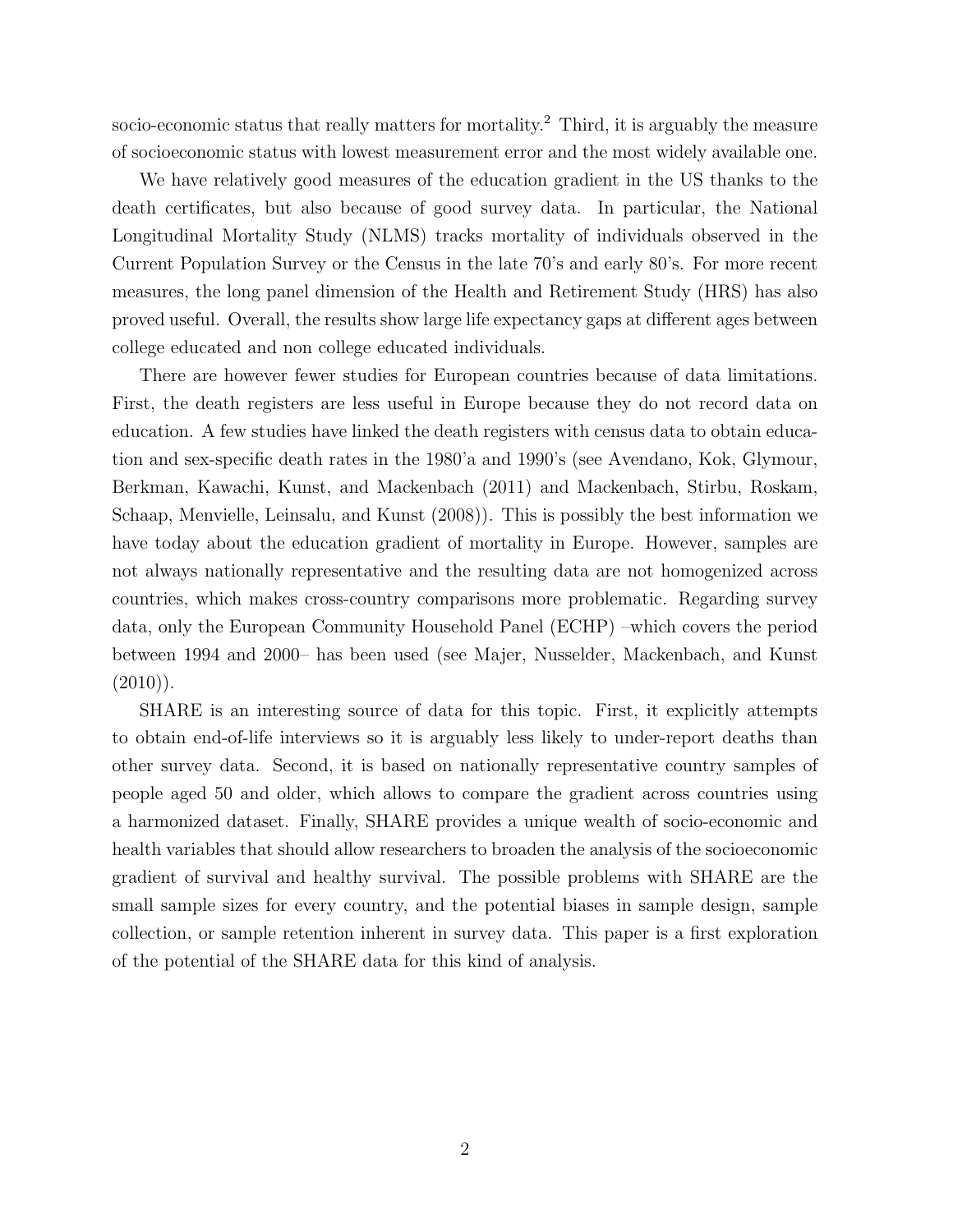| <b>COUNTRY</b> | $#$ WAVES      | <b>MALES</b> |         |                  |                  | <b>FEMALES</b> |         |                  |                |
|----------------|----------------|--------------|---------|------------------|------------------|----------------|---------|------------------|----------------|
|                |                | $#$ obs      | $edu_1$ | edu <sub>2</sub> | edu <sub>3</sub> | $#$ obs        | $edu_1$ | edu <sub>2</sub> | $_{\rm edu_3}$ |
| South          |                |              |         |                  |                  |                |         |                  |                |
| Italy          | $\bf 5$        | 1722         | 44.7    | 69.6             | 90.8             | 1985           | 57.7    | 76.2             | 92.0           |
| Spain          | $\overline{5}$ | 1759         | 59.1    | 79.6             | 89.6             | 2079           | 66.7    | 84.8             | 93.2           |
| East           |                |              |         |                  |                  |                |         |                  |                |
| Czechia        | $\overline{4}$ | 2058         | 7.5     | 48.3             | 83.4             | 2798           | 24.9    | $50.5$           | 87.4           |
| Estonia        | $\sqrt{2}$     | 2278         | 6.2     | 34.3             | 67.4             | 3394           | 6.0     | 29.6             | 61.7           |
| Poland         | 3              | 851          | 38.8    | 39.2             | 84.0             | 1039           | 51.2    | 51.5             | 90.7           |
| North          |                |              |         |                  |                  |                |         |                  |                |
| Denmark        | $\bf 5$        | 1343         | 9.6     | 13.6             | 62.0             | 1496           | 18.3    | 27.9             | 60.9           |
| Sweden         | $\overline{5}$ | 1448         | 37.4    | 52.8             | 70.3             | 1633           | 33.4    | 50.2             | 68.0           |
| Center         |                |              |         |                  |                  |                |         |                  |                |
| Austria        | $\bf 5$        | 1998         | 9.0     | 14.4             | 66.6             | 2645           | 17.5    | 33.8             | 76.1           |
| France         | $\overline{5}$ | 2431         | 34.8    | 41.1             | 78.4             | 2991           | 43.2    | 53.1             | 81.9           |
| England        | $\overline{7}$ | 6380         | 33.5    | 57.6             | 65.55            | 6736           | 46.1    | 68.9             | 76.16          |

Table 1: Sample sizes

Notes: Columns labeled edu<sub>x</sub> contain percentage of population with selected education category.  $edu_1$ denotes ISCED-97 codes 0 and 1;  $edu_2$  denotes ISCED-97 codes 0, 1, and 2;  $edu_3$  denotes ISCED-97 codes 0, 1, 2, and 3.

#### 2 Building a sample for survival analysis with SHARE

We compute Kaplan and Meier (1958) estimates of survival functions for high and low educated individuals, separately for men and women in SHARE countries and ELSA. We separate men and women because there is ample evidence of large gender-specific gradients in the US and elsewhere.

Our sample period is 2004 to 2013, which covers up to 5 waves although not all countries provide data for all of them. The sampling universe is the civilian non-institutionalized population aged 50 or older, although individuals are kept in the survey if they move into a nursing home. The data structure that we use is as follows. We need to observe individuals for at least two waves even if they are not consecutive waves. Then, every observation

 $2$ See Pijoan-Mas and Ríos-Rull (2014)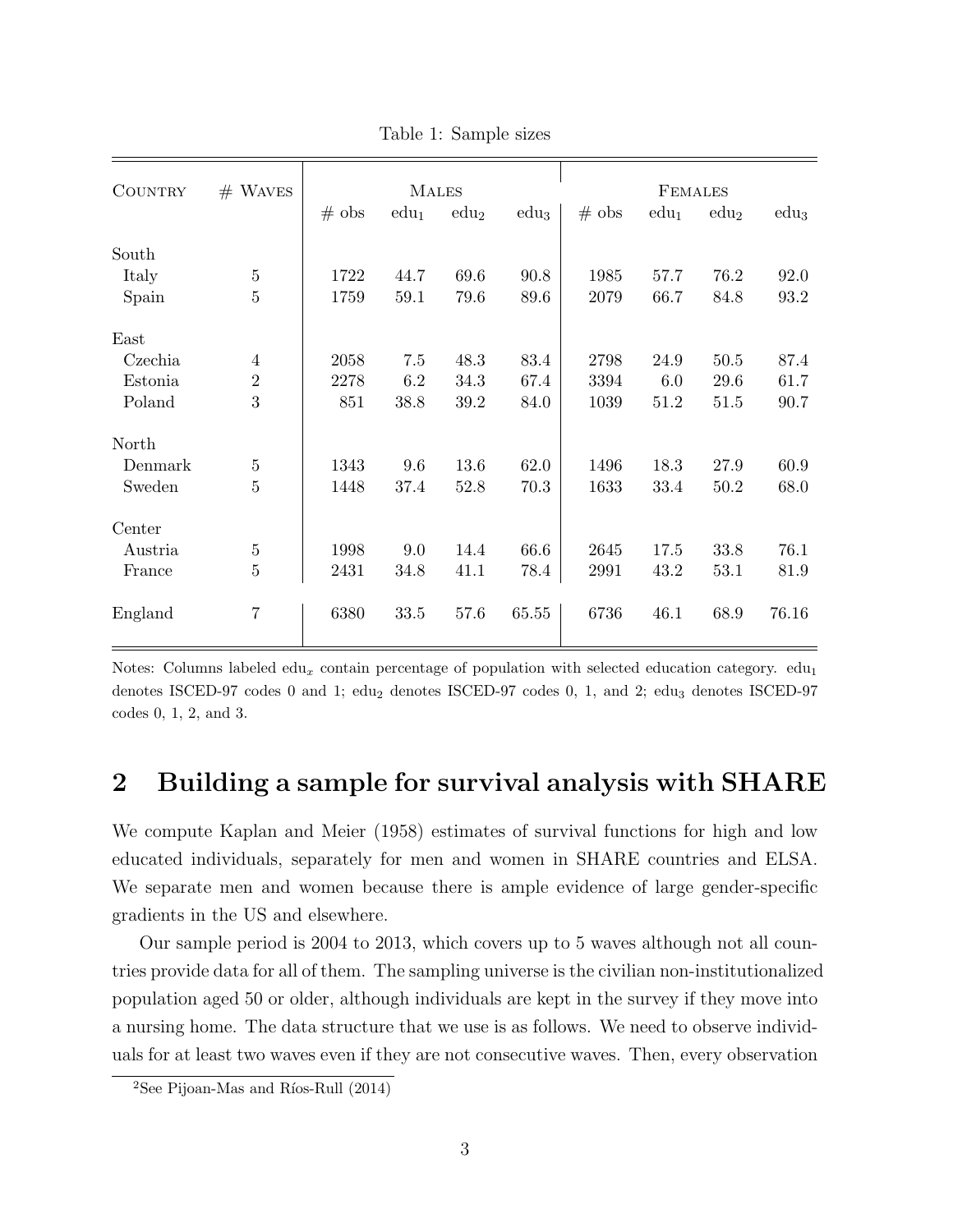is an individual with the date at which we observe her for the first time, the date at which we observe her for the last time, and the alive/dead status the last time we observe her. We drop individuals with missing data for education and with initial age below 50 or above 90. Of course we also need the gender, and the age of the individual at the first observation.

There are two concerns when choosing the countries to use for this note. The first concern is that country samples are relatively small, which makes estimates of survival functions by education type quite noisy. The second concern is the quality of the country samples for survival analysis. Specifically, some country samples produce life tables that are substantially different from the population life tables obtained from Eurostat. Therefore, we will focus on countries that produce aggregate life tables that are reasonably close to the population tables.<sup>3</sup> Table 1 reports the sample sizes for each country included in this note.

We group respondents into just two education categories,"high" and "low" because our country-gender samples are too small for non-parametric estimation with more categories. We may consider different groupings depending on the ISCED-97 code that is used as threshold. Dummy variables  $edu_1, edu_2$ , and  $edu_3$  are set to 1 if the respondent's schooling corresponds to ISCED-97 codes 0-1, 0-2 or 0-3 respectively. The thresholds are primary  $(ISCED-97 = 1)$ , lower-secondary  $(ISCED-97=2)$  o upper-secondary  $(ISCED-97=3)$ . In Table 1 we report the fraction of low educated individuals according to each definition. As it can be seen, there is a large heterogeneity in the distribution of education across country-gender cells. In Southern countries around 3/4 of the population over the age of 50 has education corresponding to lower-secondary or less. In Austria and Denmark it is less than  $1/4$ .

Given the heterogeneity of the education distribution across countries, we choose the threshold to be country and gender specific. Our choice reflects the fact that the partition of a country population in two socio-economic groups of roughly the same size happens at different levels of education in different countries. In order to maximize sample size across the two education categories in the estimates of survival functions obtained in the next section, we select the dummy variable such that the threshold is closest to the median of the distribution within country-gender cell. For instance, in cell Estonia-males "low" education corresponds to  $edu_2$  whereas for for cell Estonia-females it corresponds to  $edu_3$ .

<sup>&</sup>lt;sup>3</sup>The fit of SHARE-based life tables to Eurostat tables was good or very good for Spain, Poland, Italy (females), Estonia (males) and Denmark (females). At the other end, it was very poor for Germany, the Netherlands, Switzerland and Belgium. We exclude the latter countries from our analysis. At the margin we include France where the fit was quite poor for males but not so bad for females, so this caveat should be kept in mind. See Online Appendix for more details.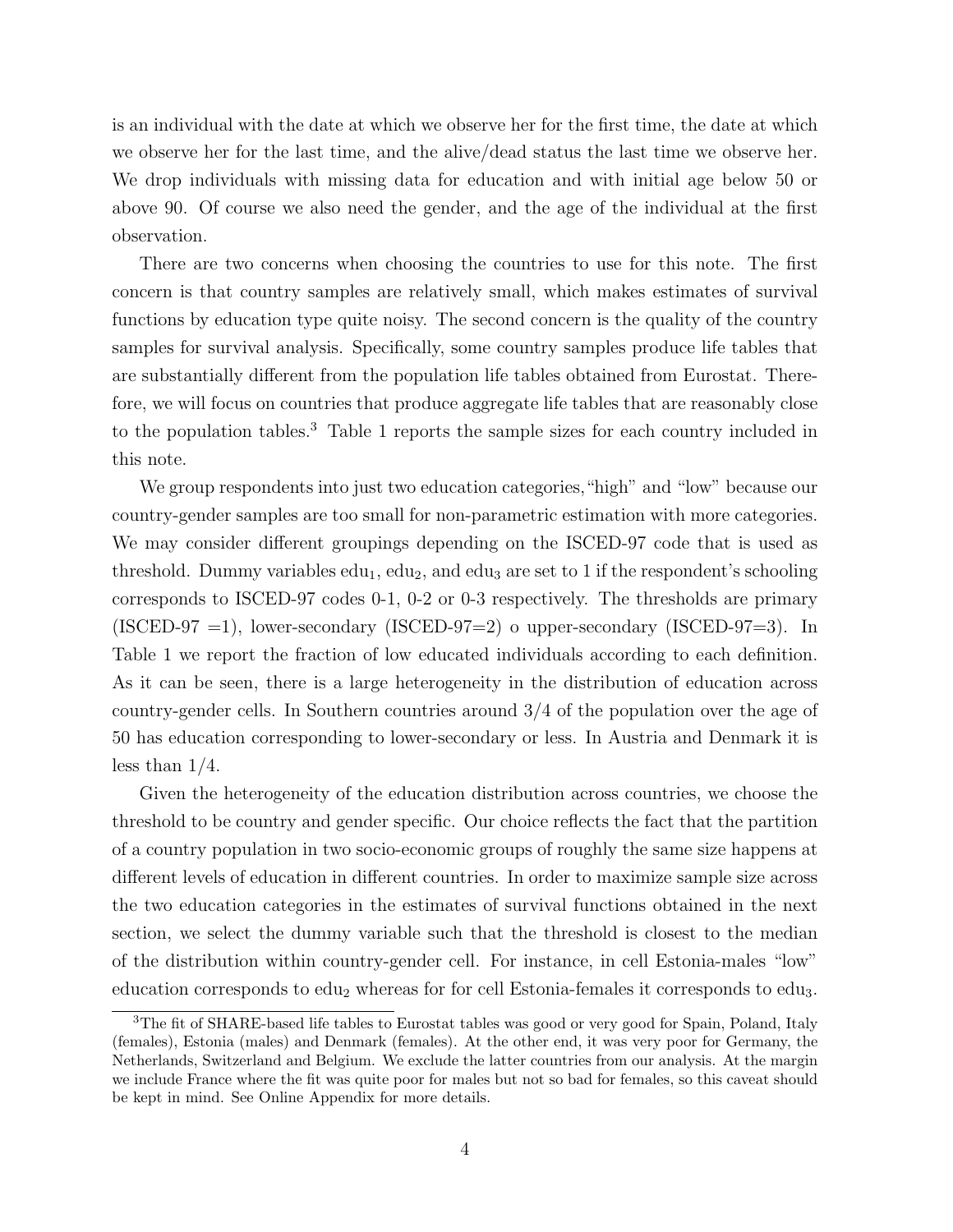| COUNTRY | <b>MALES</b>   |      | <b>FEMALES</b> |        |  |
|---------|----------------|------|----------------|--------|--|
|         | $edu_i$        | l.e. | $edu_i$        | l.e.   |  |
| South   |                |      |                |        |  |
| Italy   | $\mathbf 1$    | 2.1  | 1              | 3.1    |  |
| Spain   | $\mathbf{1}$   | 1.5  | 1              | $-1.5$ |  |
| East    |                |      |                |        |  |
| Czechia | $\overline{2}$ | 1.7  | $\overline{2}$ | 4.3    |  |
| Estonia | $\overline{2}$ | 8.4  | 3              | 2.7    |  |
| Poland  | $\overline{2}$ | 5.7  | $\overline{2}$ | 2.4    |  |
| North   |                |      |                |        |  |
| Denmark | 3              | 1.4  | 3              | 1.8    |  |
| Sweden  | $\overline{2}$ | 1.9  | $\overline{2}$ | 1.4    |  |
| Center  |                |      |                |        |  |
| Austria | 3              | 5.3  | $\overline{2}$ | $-1.5$ |  |
| France  | $\overline{2}$ | 5.0  | $\overline{2}$ | 1.9    |  |
| England | $\overline{2}$ | 3.3  | $\mathbf{1}$   | 3.2    |  |
|         |                |      |                |        |  |

Table 2: Life expectancy differences at age 50

Notes: Column  $edu_i$  indicates the education definition used for the low education category, see footnote in Table tab:descriptive.

### 3 Education and survival

Life expectancy differences at age 50 computed for our samples from selected SHARE countries and England are presented in Table 2. The underlying KM survival functions with  $95\%$  confidence bands are shown in Figures 1 to 10. Although the life-expectancy gradients that we report would not be statistically significant at the 95% level for many country-gender cells, our results conform to the patterns found in the literature on education-related life expectancy differentials in general as well as with respect to gender and country areas.

First, we find that lower education attainment is associated with higher mortality rates. With the exception of Austrian and Spanish women, higher education carries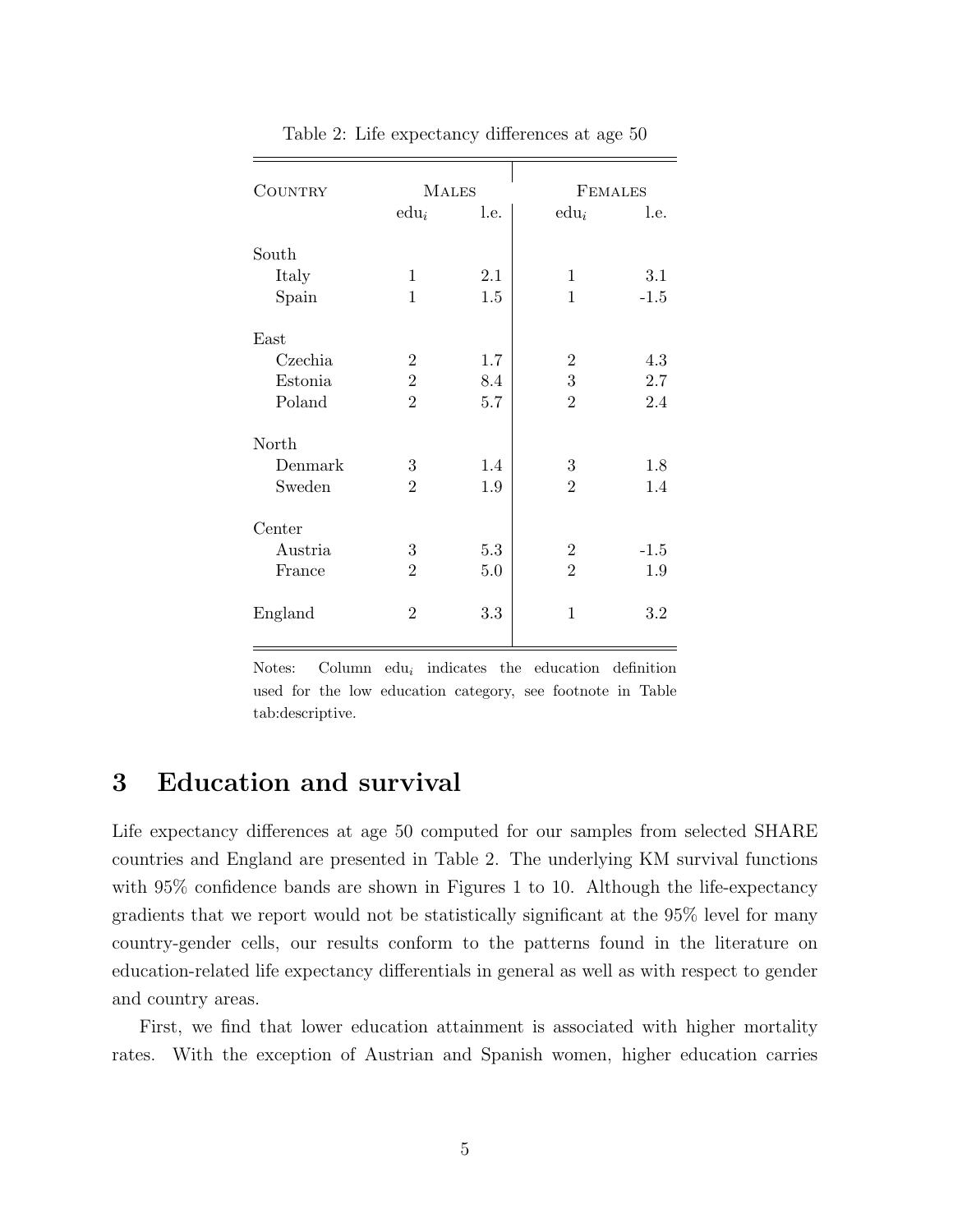an important longevity premium.<sup>4</sup> The education advantage in life expectancy has been documented by Meara, Richards, and Cutler (2008) and Pijoan-Mas and Ríos-Rull (2014) for the United States as well as by Avendano, Kok, Glymour, Berkman, Kawachi, Kunst, and Mackenbach (2011) or Majer, Nusselder, Mackenbach, and Kunst (2010) for European countries.

Second, there is substantial heterogeneity across Europe. We find the largest inequalities in mortality in Eastern countries, which is consistent with some findings in the literature.<sup>5</sup> For instance, the education premium in Estonia is up to 8.4 years for males, but we also find large large gradients for Poland and the Czech Republic. Then, we find relatively small education-based life expectancy differentials in Northern Europe, that is in countries with egalitarian and generous welfare policies, smaller income inequalities and lower poverty rates. This is in contrast to the results in Mackenbach, Stirbu, Roskam, Schaap, Menvielle, Leinsalu, and Kunst (2008). However, the education gradients are also relatively small in Southern countries as noted in previous studies that used population data for selected sub-regions or cities.

Third, in general but not always, the educational differences in life expectancy are smaller for women than men. This matches the European Comission (2013) comparison of the educational gradient in life expectancies for a sample of 14 EU countries. Using Eurostat data, they report a larger education premium for men than for women, and larger in countries with shorter life expectancies. For Estonia and France, the large gender difference in the educational gradient is in line with Avendano, Kok, Glymour, Berkman, Kawachi, Kunst, and Mackenbach (2011). In contrast, we find a larger education premium in life expectancy for females than for males in the Czech Republic, Denmark, and Italy.

#### 4 Conclusion

We have used education as a social stratification variable in this note, because it is relatively easy to measure and it can be made comparable across countries. Education attainment has been identified as a major determinant of general living conditions and occupation and related to different patterns of smoking, obesity, excessive alcohol consumption, access and use of health care, and other important lifestyle choices which have an impact on life-expectancy. In spite of our small sample sizes we obtain non-parametric

<sup>4</sup>Looking at Figure 2 we see that the survival advantage for less educated women in Spain appears only after age 75, which may reflect some cohort effect.

<sup>5</sup>See Avendano, Kok, Glymour, Berkman, Kawachi, Kunst, and Mackenbach (2011) and European Comission (2013)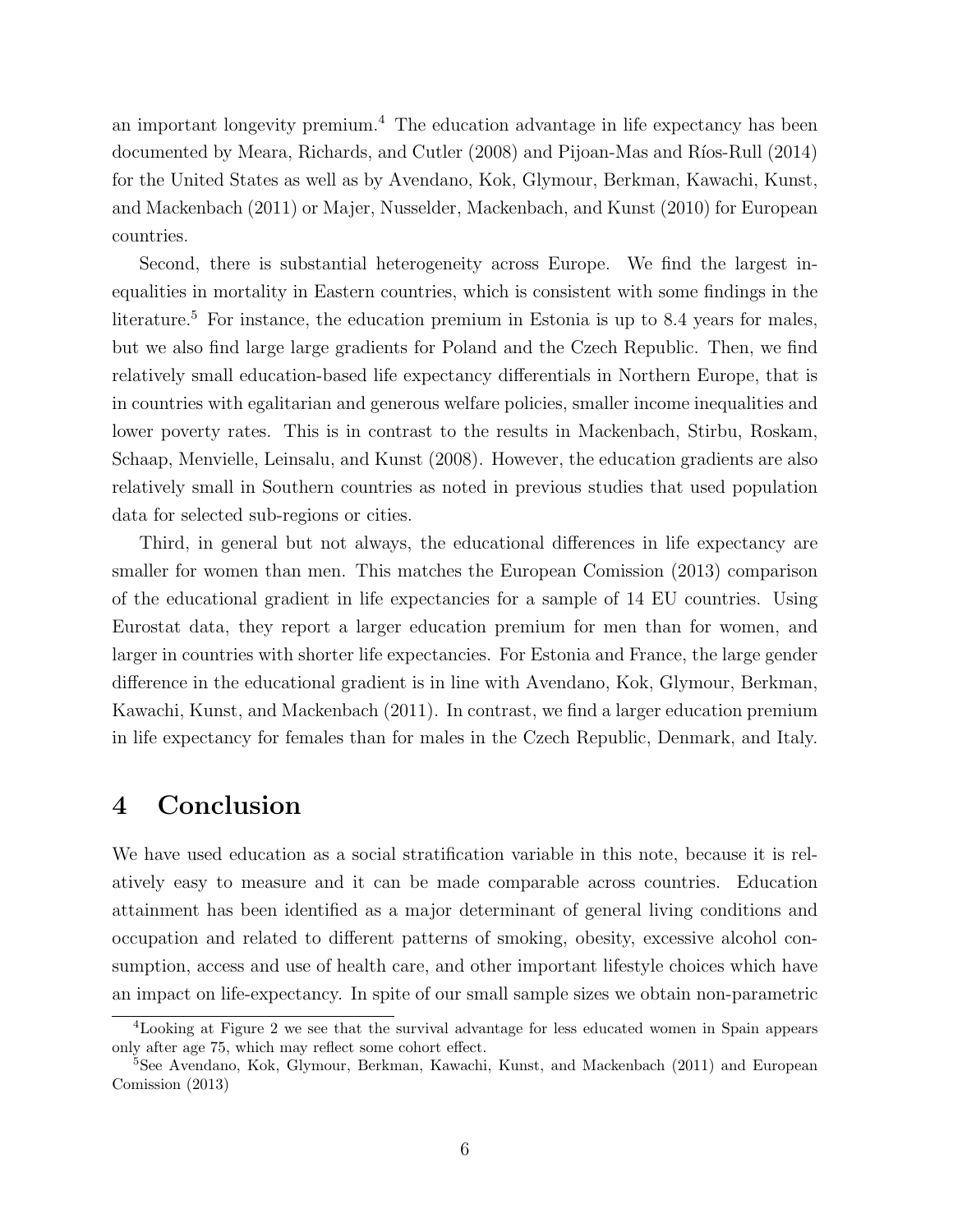estimates of survival functions by education and of the education premia in life-expectancy which are in line with the findings from non-harmonized data in the existing literature.

On the other hand, it should be noted that internationally comparable education levels based on the ISCED classification do not take into account the quality of education in individual countries. Most importantly, education captures only one dimension of socioeconomic characteristics while a more comprehensive set of measures would also include marital and labor market status, occupation, income, wealth or poverty index that might be more relevant for mortality at older ages and be more sensitive to health care policies across different countries. We plan to address these issues in our future work, together with the dynamic evolution of individual characteristics over time, in parametric hazard survival models with time varying stochastic endogenous covariates.

As the magnitudes of life expectancy differentials are very variable across countries and regions, we believe that SHARE data provides a unique opportunity for identifying their determinants. Policy interventions targeting these determinants might increase longevity and quality of lives of the European population.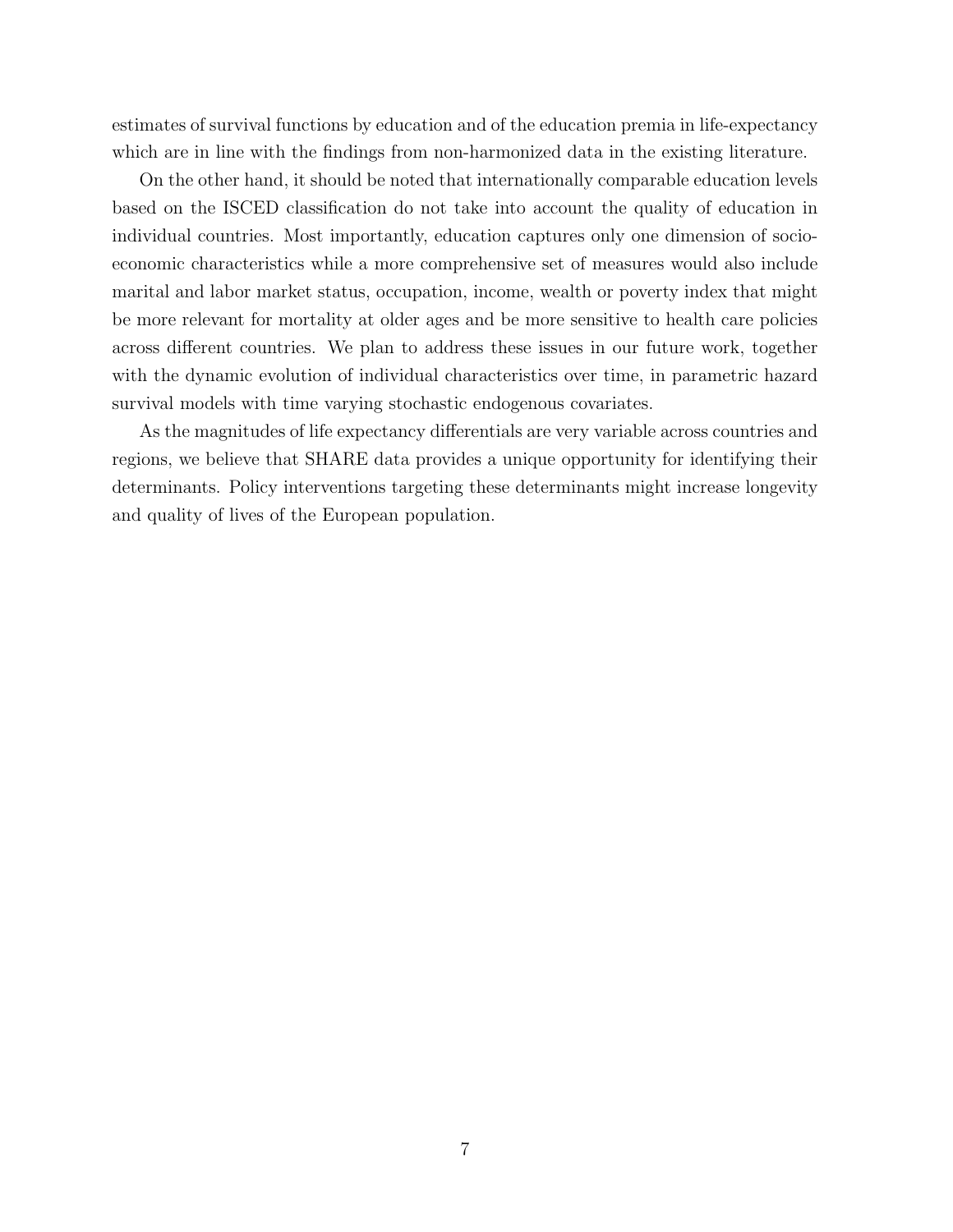### References

- Avendano, M., R. Kok, M. Glymour, L. Berkman, I. Kawachi, A. Kunst, and J. Mackenbach (2011): "Do Americans Have Higher Mortality Than Europeans at All Levels of the Education Distribution?: A Comparison of the United States and 14 European Countries," in International Differences in Mortality at Older Ages: Dimensions and Sources, ed. by E. M. Crimmins, S. H. Preston, and B. Cohen, chap. 11. National Academies Press.
- EUROPEAN COMISSION (2013): Health inequalities in the EU Final report of a consortium. Consortium lead: Sir Michael Marmot. European Commission Directorate-General for Health and Consumers.
- Kaplan, E., and P. Meier (1958): "Nonparametric estimation from incomplete observations," Journal of the American Statistical Association, 53, 457–481.
- KITAGAWA, E. M., AND P. M. HAUSER (1973): Differential Mortality in the United States: A Study in Socioeconomic Epidemiology. Harvard University Press, Cambridge.
- Mackenbach, J. P., I. Stirbu, A.-J. R. Roskam, M. M. Schaap, G. Menvielle, M. LEINSALU, AND A. E. KUNST (2008): "Socioeconomic Inequalities in Health in 22 European Countries," The New England Journal of Medicine, 358, 2468–2481.
- MAJER, I., W. NUSSELDER, J. MACKENBACH, AND A. KUNST (2010): "Socioeconomic Inequalities in Life and Health Expectancies Around Official Retirement Age in 10 Western-European Countries," Journal of Epidemiology and Community Health.
- Meara, E., S. Richards, and D. Cutler (2008): "The Gap Gets Bigger: Changes In Mortality And Life Expectancy, By Education, 1981? 2000," Health Affairs, 27(2), 350–360.
- PIJOAN-MAS, J., AND J. V. RíOS-RULL (2014): "Heterogeneity in Expected Longevities," *Demography*,  $6(51)$ ,  $2075-2102$ .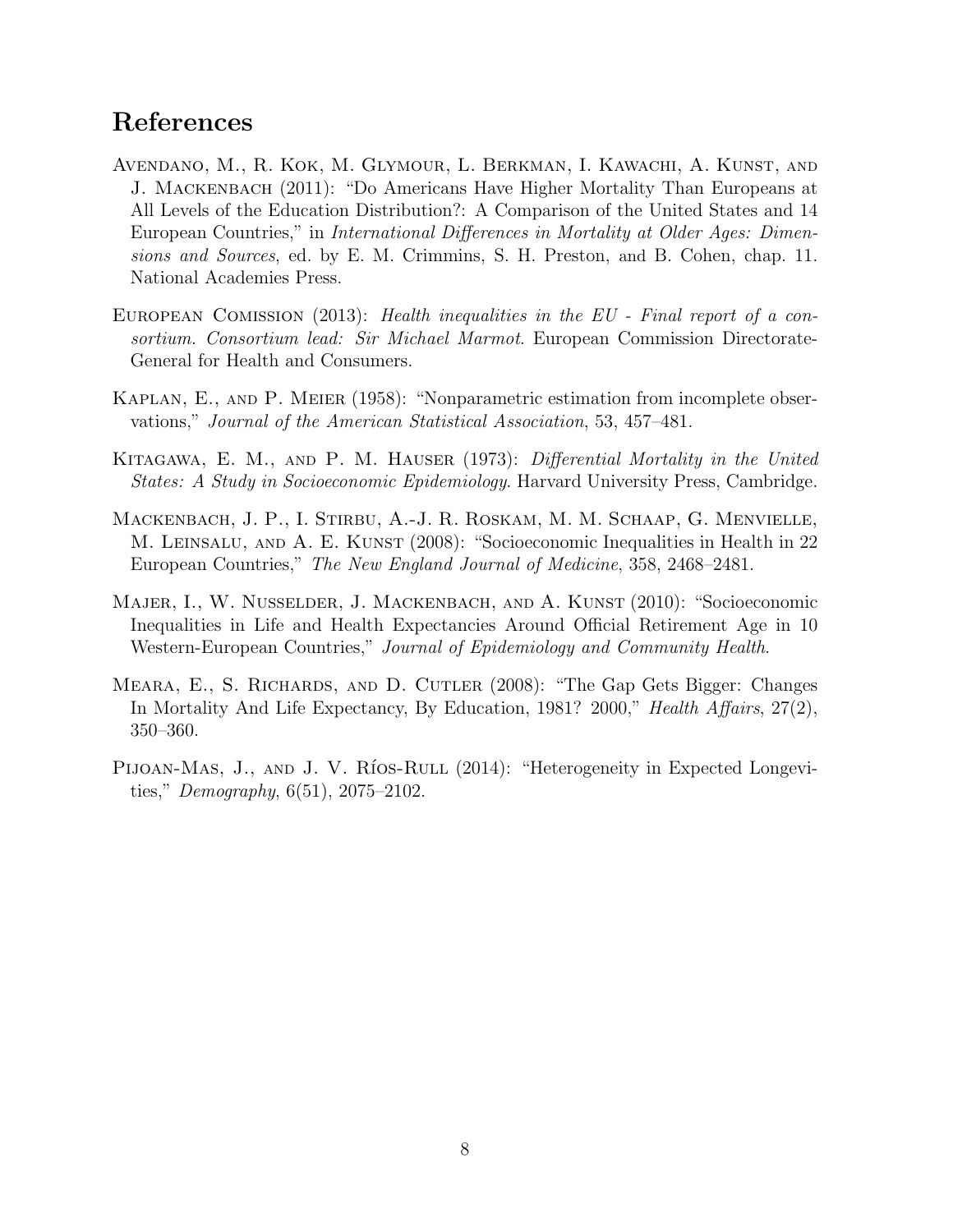

Figure 1: Survival function. Italy.



Figure 2: Survival function. Spain.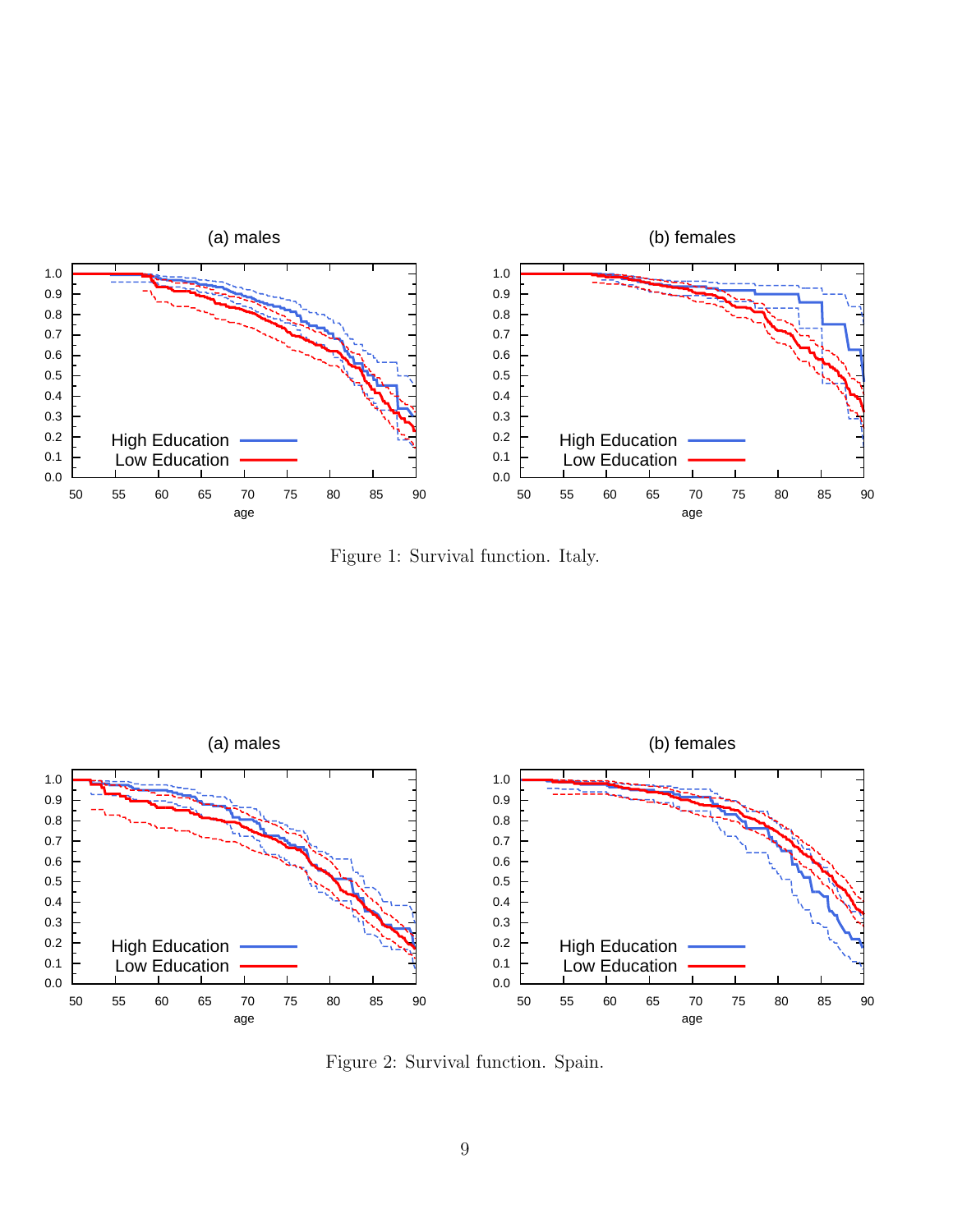

Figure 3: Survival function. Czechia.



Figure 4: Survival function. Estonia.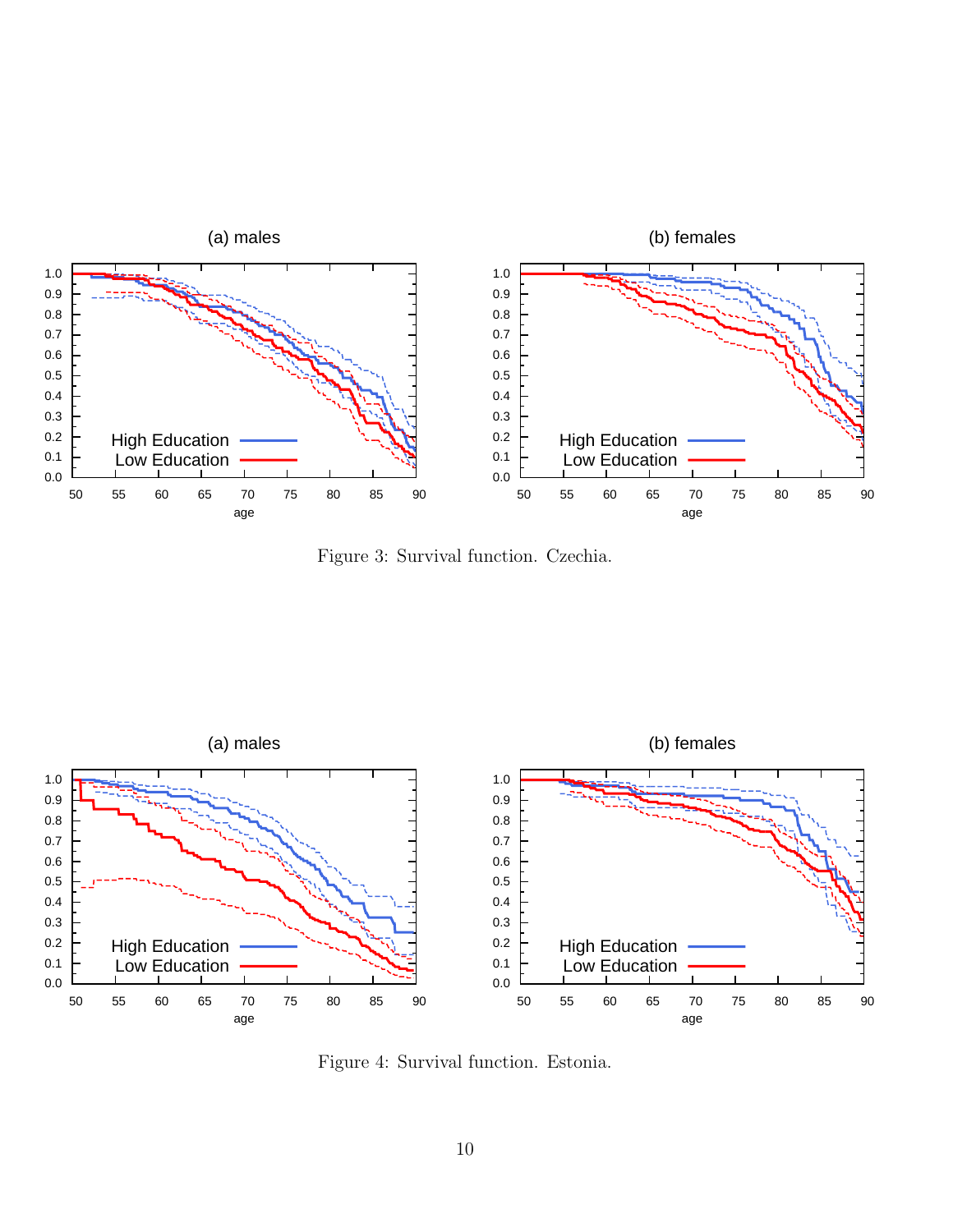

Figure 5: Survival function. Poland.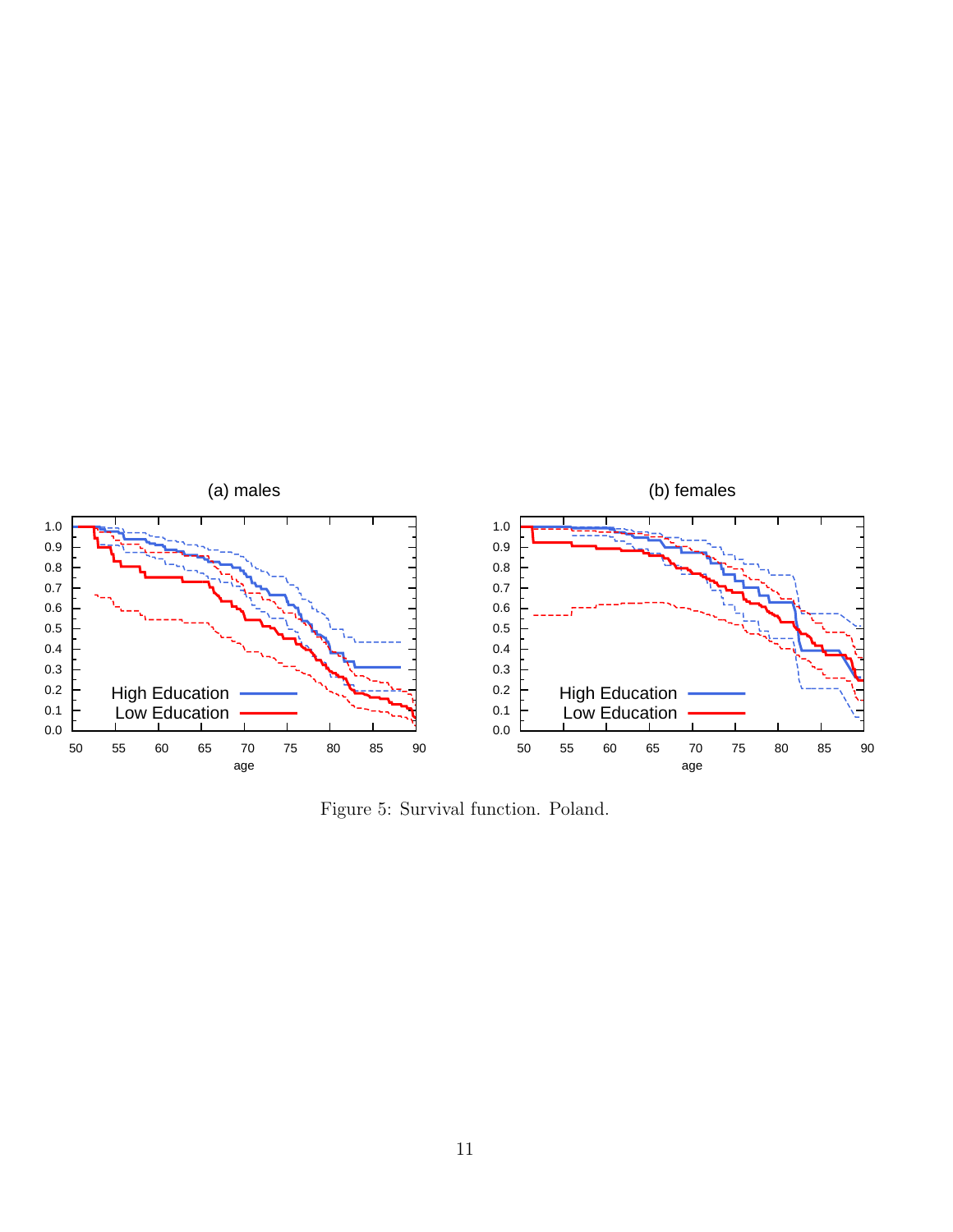

Figure 6: Survival function. Denmark.



Figure 7: Survival function. Sweden.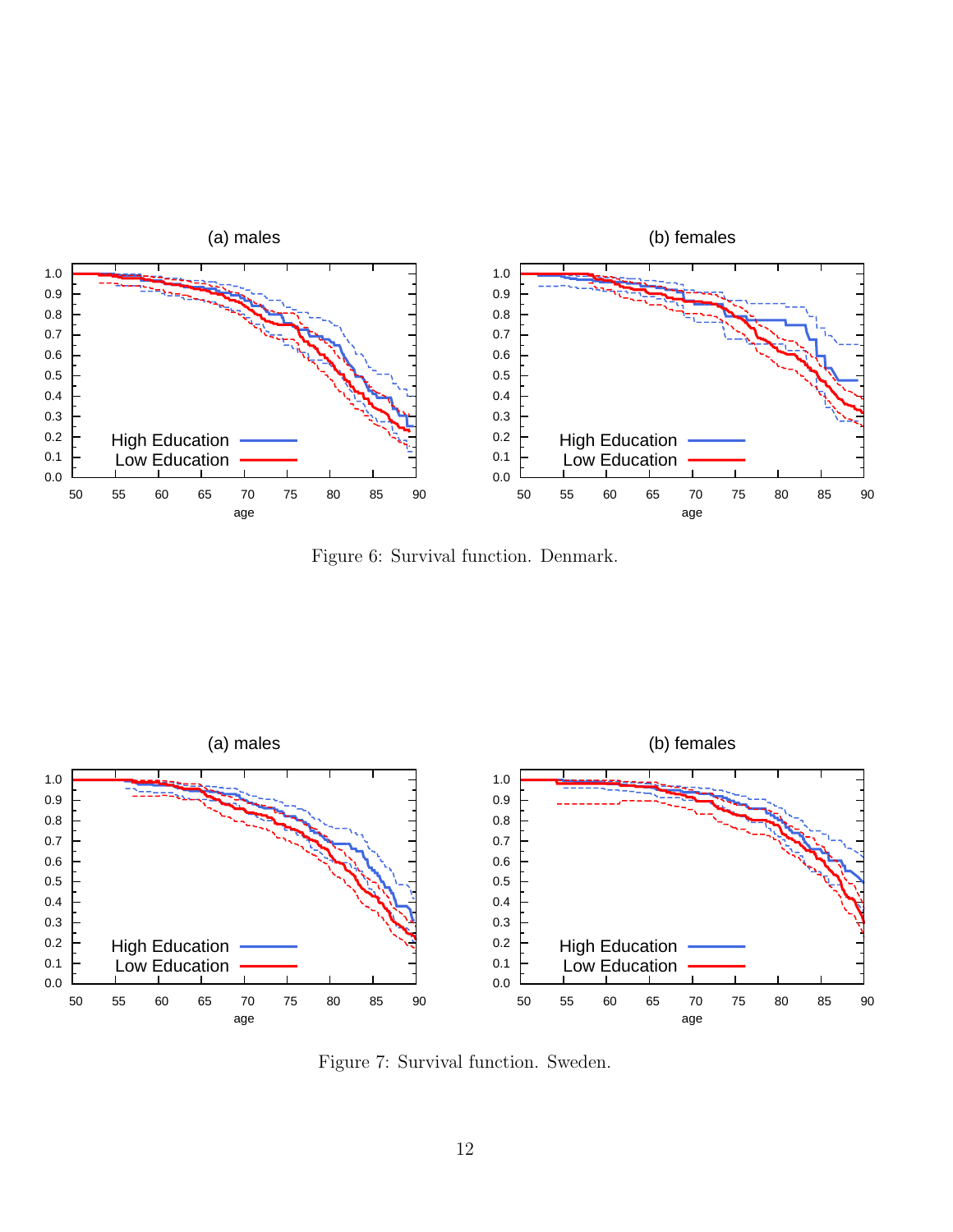

Figure 8: Survival function. Austria.



Figure 9: Survival function. France.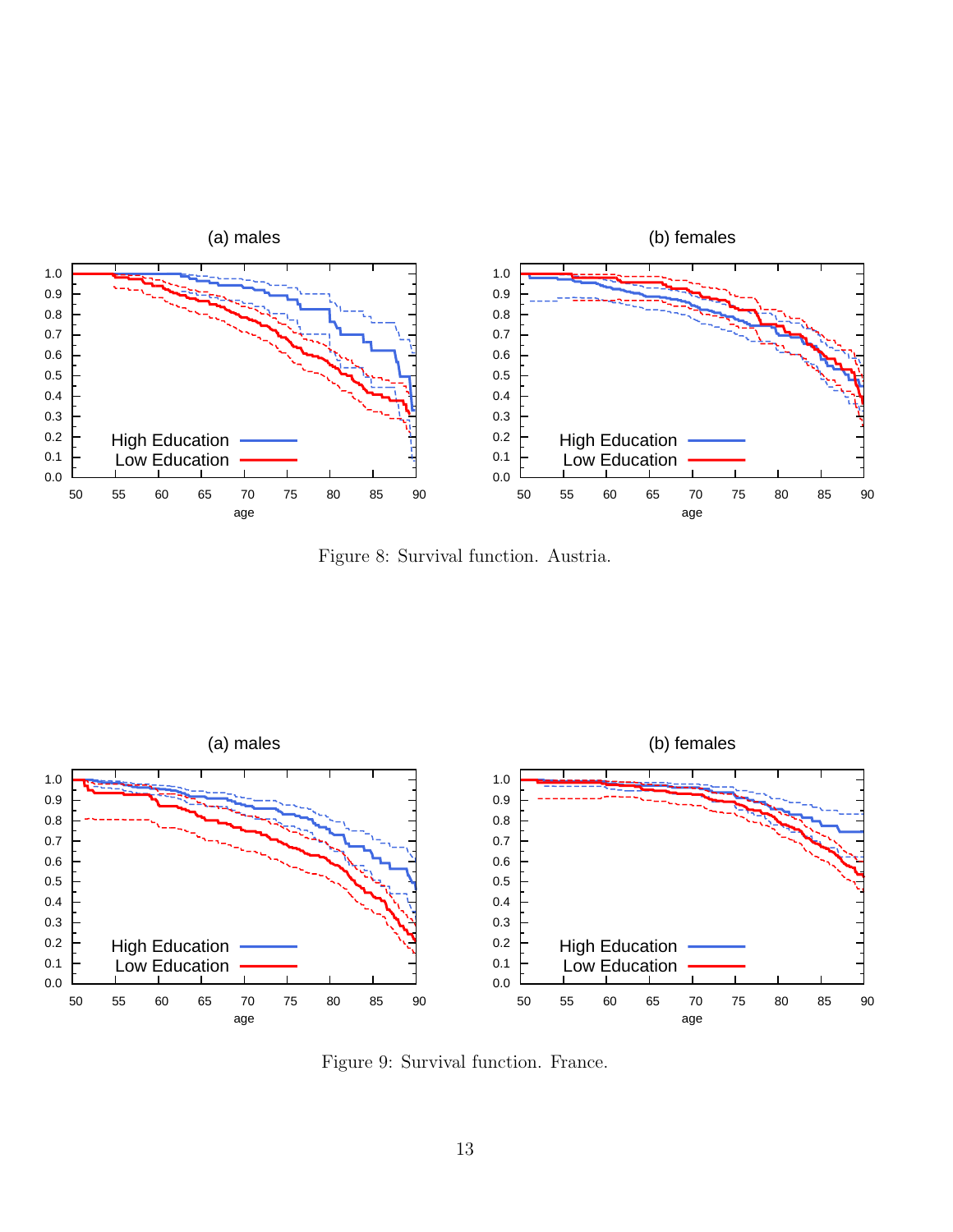

Figure 10: Survival function. England.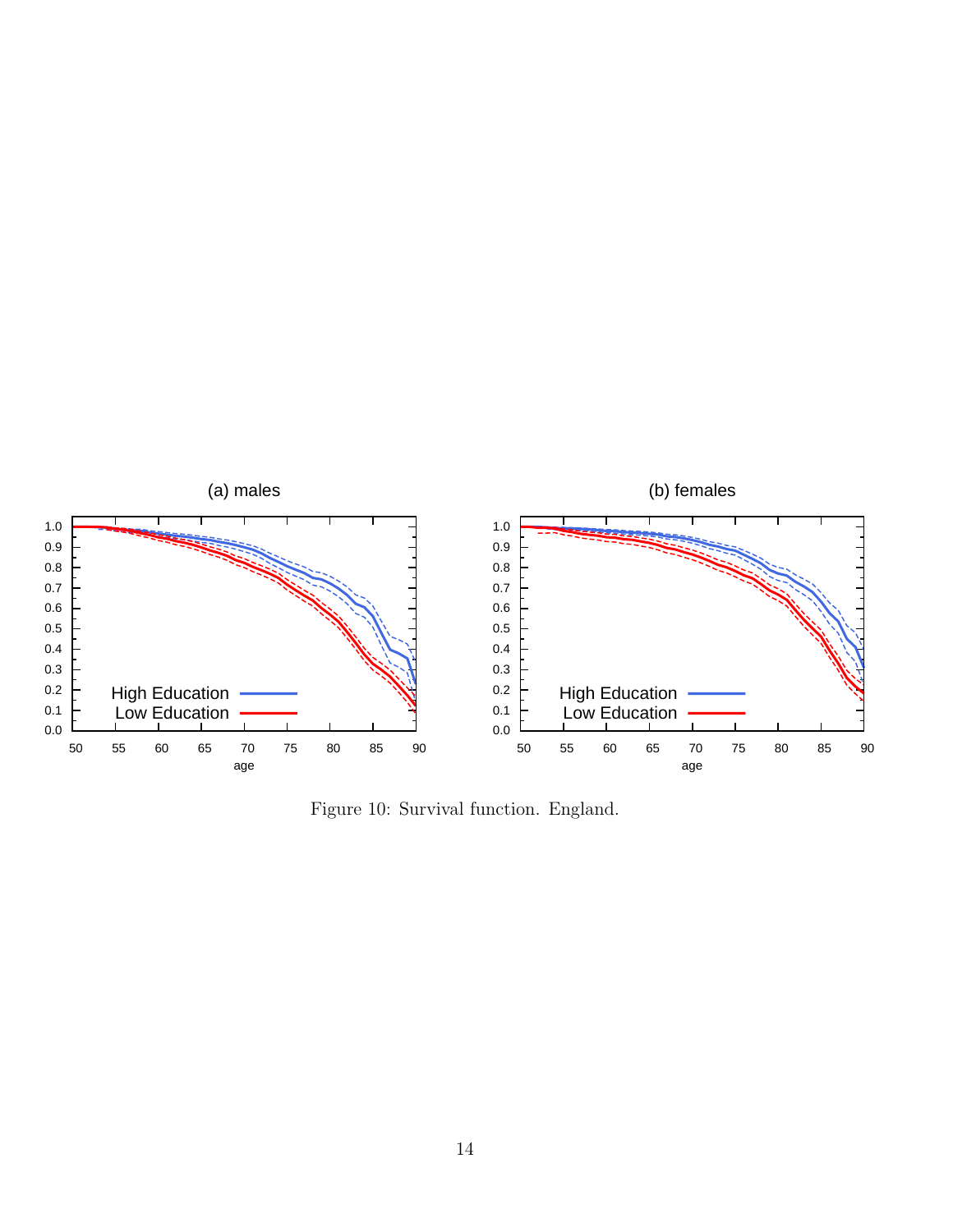## Appendix

### 5 Appendix A: Data

For all countries, we use data for individuals aged between 50 and 90.9 years in the SHARE and the English Longitudinal Study of Ageing (ELSA) longitudinal samples. Eligible individuals were interviewed in at least two waves and we use exit interviews to construct living status indicators (alive/dead) in each wave for each individual. We include those individuals with available information for the variables used in the analysis: highest level of education achieved (ISCED-97 code), age at the first interview, age at the date of death for those who died during the period under study, and age at the last interview for those who are still alive.

#### 5.1 SHARE Data

SHARE longitudinal countries including Austria, Sweden, the Netherlands, Spain, Italy, France, Denmark, Belgium, the Czech Republic, Poland, Slovenia, and Estonia from Wave 1 (2004) to Wave 5 (2011). The sample consists of 61,203 individuals, 26,895 males and 34,308 females. Among males, 2,664 individuals (9.91 percent) died between Wave 1 and Wave 5 whereas among women, 2,262 (6.59 percent) did. Low education includes no schooling (ISCED-97 code 0), primary education (ISCED-97 code 1), and lower secondary education (ISCED-97 code 2).

#### 5.2 ELSA Data

For the UK sample, we use ELSA data from waves  $0$  (1998) to 6 (2013).<sup>6</sup> There are 7,390 female respondents who were interviewed/contacted at least in two waves of which one can be the exit interview.<sup>7</sup> Between Wave 0 and 6, 1,004 females  $(13.6\%)$  have died. Of age-eligible male 6,626 respondents, 1,118 have died (16.9%).

Education classification of ELSA respondents is based on Schneider (2008), Table 4 for revised ISCED-97 codes. Educational attainment of at most ISCED 1 includes UK categories of "No qualification", ISCED 2 includes additionally the NVQ1/CSE and other grade equivalent and NVQ2/GCE O level equivalent categories, and ISCED level 3 contains NVQ3/GCE A level equivalent category.

<sup>6</sup>ELSA does not provide information on the month of birth and on the month of death of a respondent. Respondents older than 90 years are grouped for confidentiality reasons.

<sup>7</sup>Contact considered as a proof that respondent is alive if it is coded as: Personal refusal, Proxy refusal, Broken appointment, Ill at home, Ill in hospital, Senile/incapacitated, Inadequate English or language difficulties, Refusal before interview, Refusal during interview, Broken appointment, Ill at home during survey period, Physically/mentally unable/incompetent, or In institution.